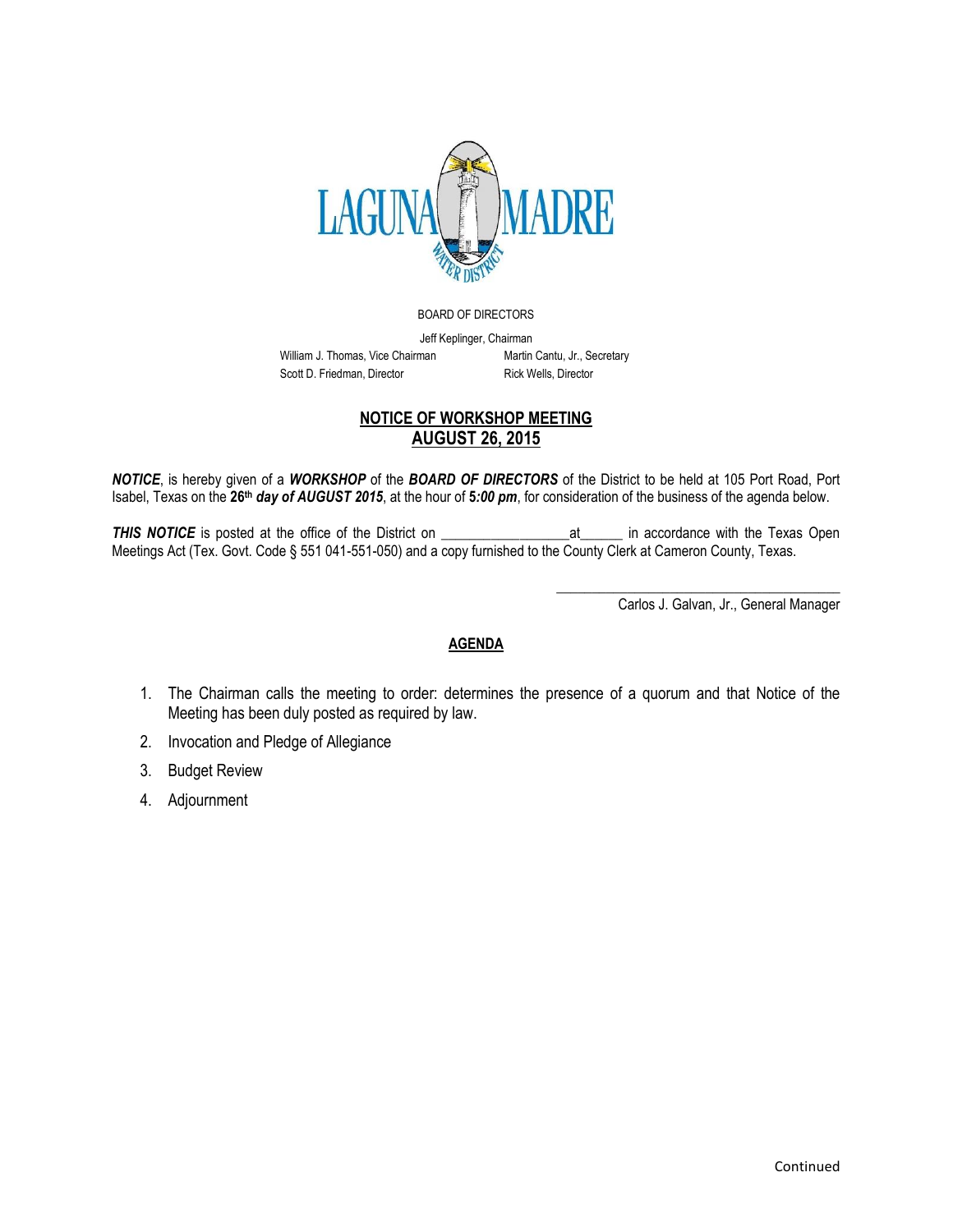

BOARD OF DIRECTORS

Jeff Keplinger, Chairman William J. Thomas, Vice Chairman Martin Cantu, Jr., Secretary Scott D. Friedman, Director Rick Wells, Director

## **NOTICE OF REGULAR MEETING**

**August 26, 2015**

*NOTICE*, is hereby given of a *REGULAR MEETING* of the *BOARD OF DIRECTORS* of the District to be held at 105 Port Road, Port Isabel, Texas on the *26th day of AUGUST 2015*, at the hour of *6:00 pm*, for consideration of the business of the agenda below.

*THIS NOTICE* is posted at the office of the District on \_\_\_\_\_\_\_\_\_\_\_\_\_\_\_\_\_\_\_\_\_\_\_ at \_\_\_\_\_\_\_\_\_\_ in accordance with the Texas Open Meetings Act (Tex. Govt. Code § 551 041-551-050) and a copy furnished to the County Clerk in Cameron County, Texas.

> \_\_\_\_\_\_\_\_\_\_\_\_\_\_\_\_\_\_\_\_\_\_\_\_\_\_\_\_\_\_\_\_\_\_\_ Carlos J. Galvan, Jr., General Manager

## **AGENDA**

- 1. The Chairman calls the meeting to order: determines the presence of a quorum and that Notice of the Meeting has been duly posted as required by law.
- 2. Invocation and Pledge of Allegiance.
- 3. Invitation to audience for discussion.
- 4. Consider and approve Minutes for Special Meeting of August 7, 2015 and Regular Meeting of August 12, 2015. (C. Galvan)
- 5. General Manager's Report
	- Retiree

 $\bullet$ 

- 6. District Engineer's Report
	- Port Isabel Water Reclamation Facility Feasibility Study / Title XVI Project
	- Water Plant 2 Use of Chlorine Dioxide
- 7. Director's of Finance Report
	- Audit Preparation
	- District's Internal Controls
	- District's Financial Sustainability
- 8. Consider and Approve Budget for FY 2015-2016. (S. Garcia)
- 9. Consider and approve an Interlocal Agreement with the City of South Padre Island for Laguna Madre Water District to perform cleaning of its storm drains. (V. Valdez)